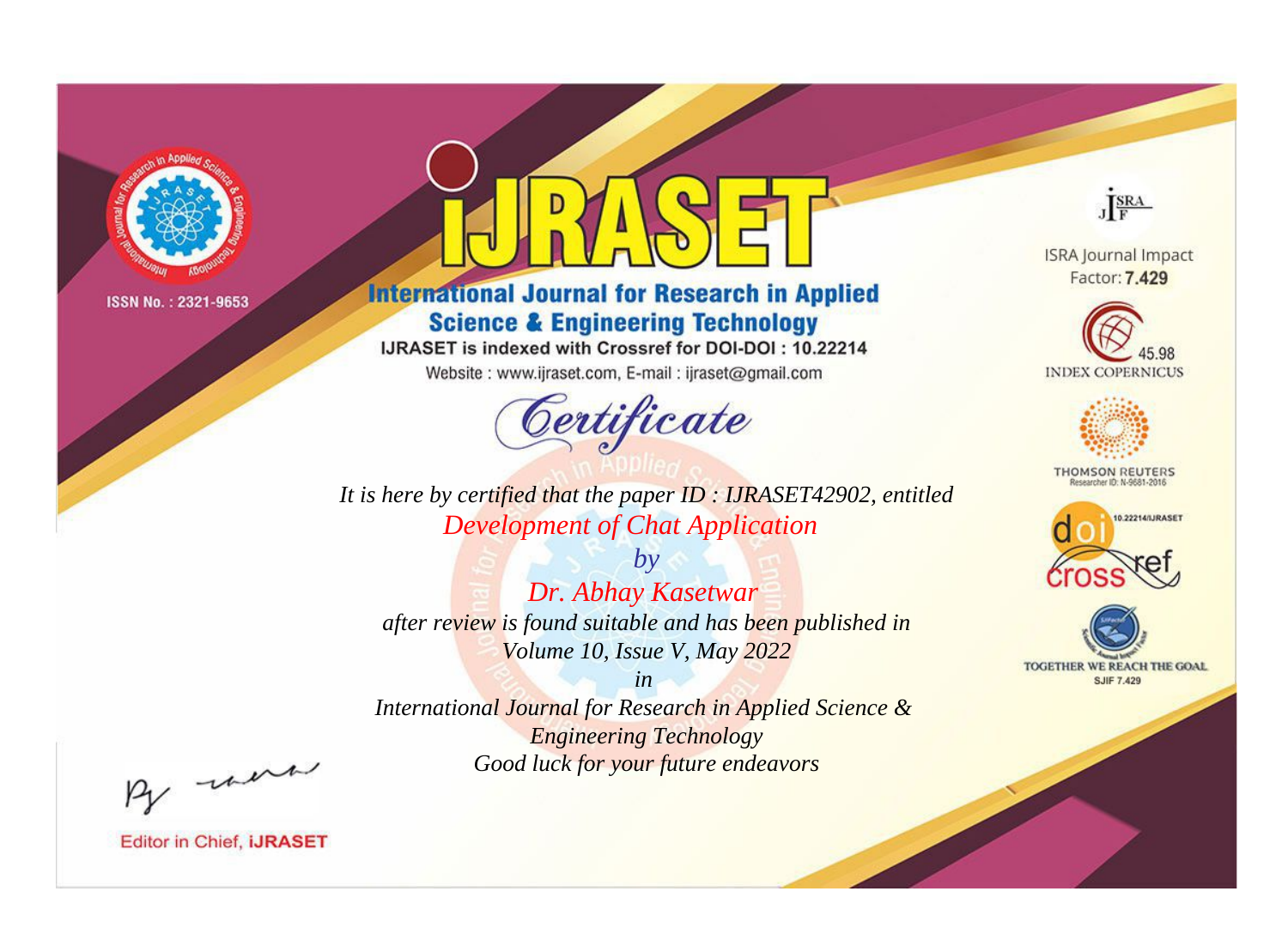

# **International Journal for Research in Applied Science & Engineering Technology**

IJRASET is indexed with Crossref for DOI-DOI: 10.22214

Website: www.ijraset.com, E-mail: ijraset@gmail.com



JERA

**ISRA Journal Impact** Factor: 7.429





**THOMSON REUTERS** 



TOGETHER WE REACH THE GOAL **SJIF 7.429** 

*It is here by certified that the paper ID : IJRASET42902, entitled Development of Chat Application*

*by Ritik Gajbhiye after review is found suitable and has been published in Volume 10, Issue V, May 2022*

*in* 

*International Journal for Research in Applied Science & Engineering Technology Good luck for your future endeavors*

By morn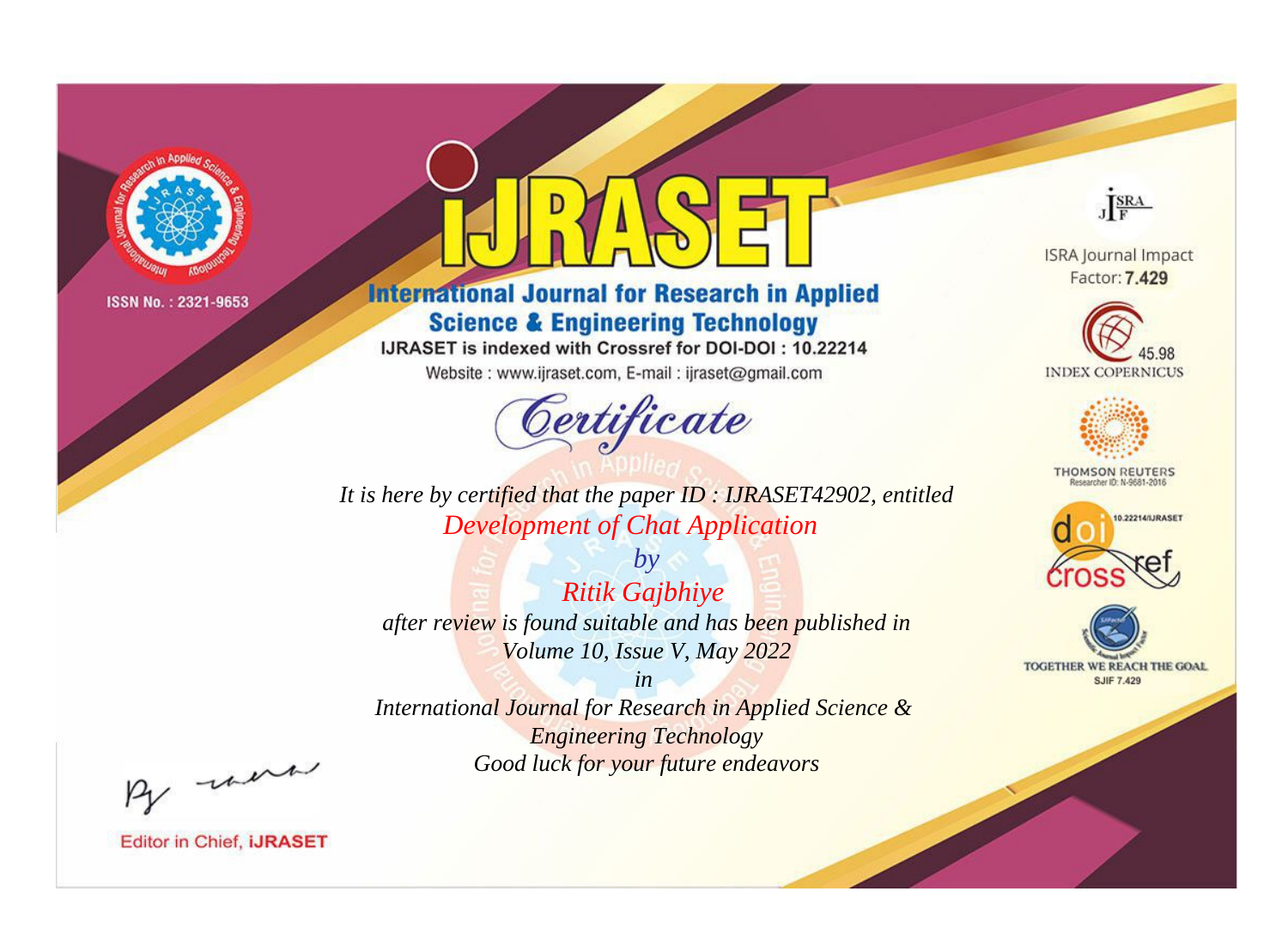

# **International Journal for Research in Applied Science & Engineering Technology**

IJRASET is indexed with Crossref for DOI-DOI: 10.22214

Website: www.ijraset.com, E-mail: ijraset@gmail.com



JERA

**ISRA Journal Impact** Factor: 7.429





**THOMSON REUTERS** 



TOGETHER WE REACH THE GOAL **SJIF 7.429** 

*It is here by certified that the paper ID : IJRASET42902, entitled Development of Chat Application*

*by Gopal Papewar after review is found suitable and has been published in Volume 10, Issue V, May 2022*

*in* 

*International Journal for Research in Applied Science & Engineering Technology Good luck for your future endeavors*

By morn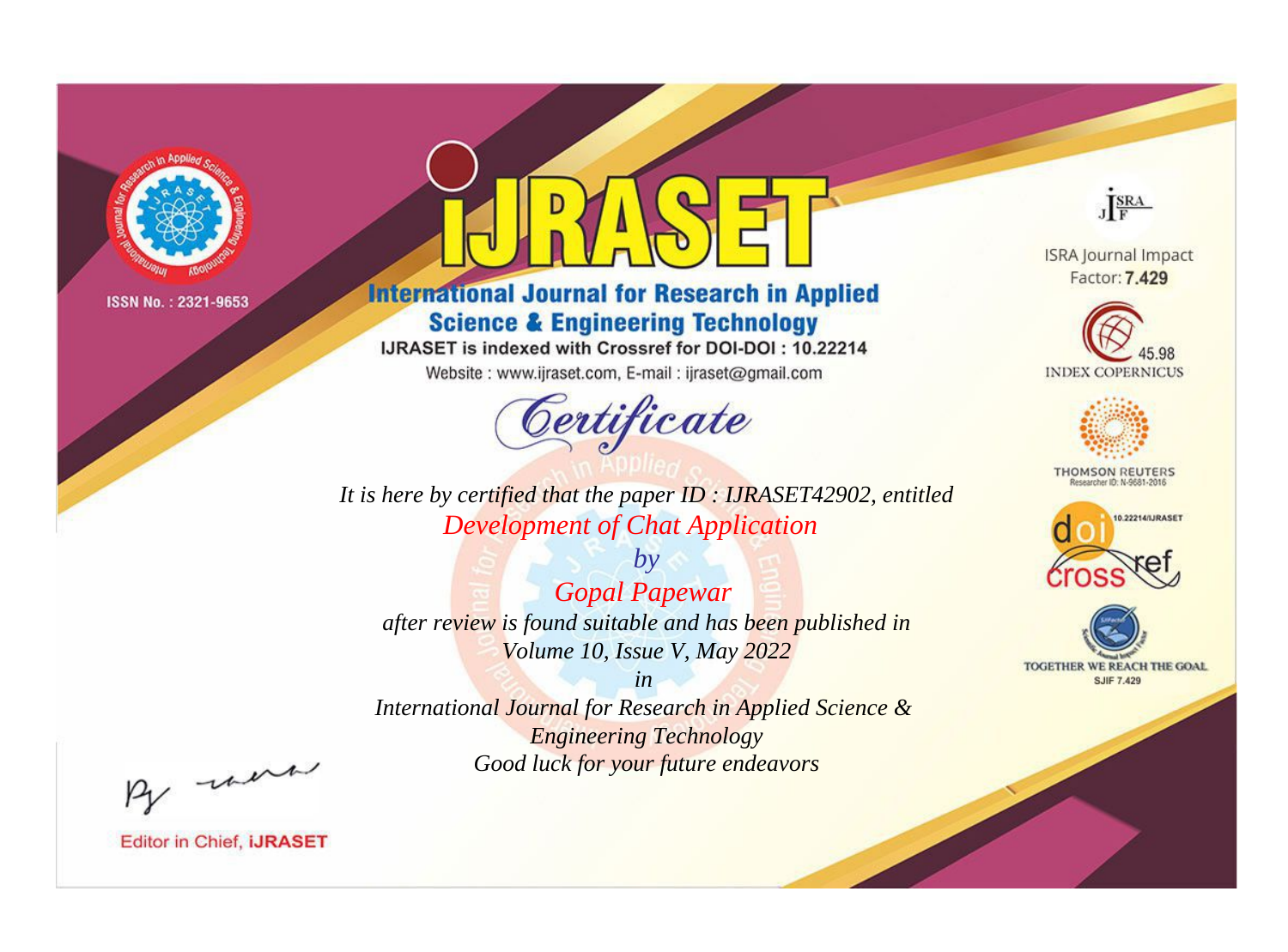

# **International Journal for Research in Applied Science & Engineering Technology**

IJRASET is indexed with Crossref for DOI-DOI: 10.22214

Website: www.ijraset.com, E-mail: ijraset@gmail.com



**ISRA Journal Impact** 

JERA

Factor: 7.429





**THOMSON REUTERS** 



TOGETHER WE REACH THE GOAL **SJIF 7.429** 

*It is here by certified that the paper ID : IJRASET42902, entitled Development of Chat Application*

*by Rohan Nikhare after review is found suitable and has been published in Volume 10, Issue V, May 2022*

*in* 

*International Journal for Research in Applied Science & Engineering Technology Good luck for your future endeavors*

By morn